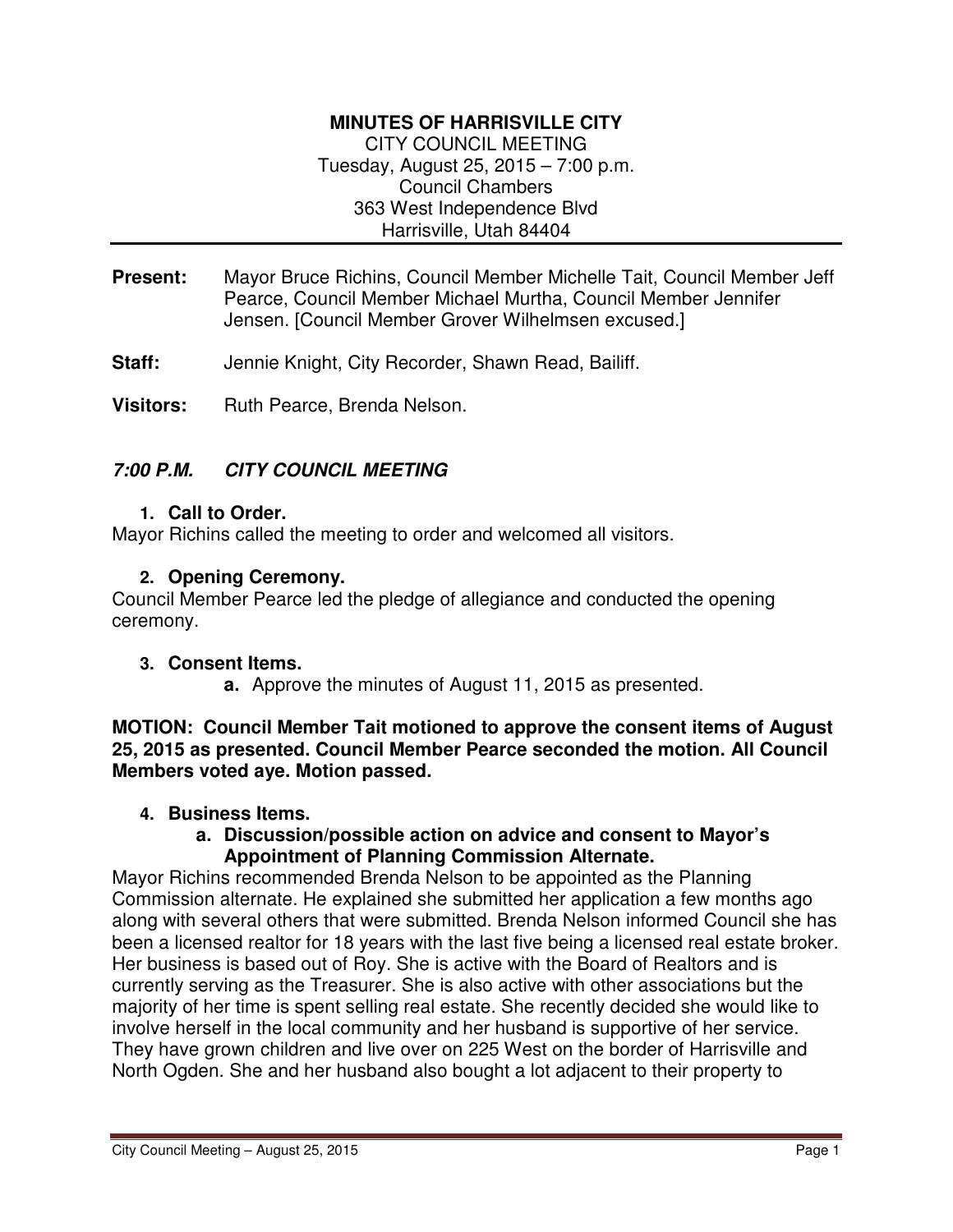maintain their view of the mountains. Council Member Tait said that is a good indication she and her husband are invested in Harrisville City.

### **MOTION: Council Member Pearce motioned to ratify the appointment of Brenda Nelson as a Planning Commission Alternate. Council Member Murtha seconded the motion. All Council Members voted aye. Motion passed.**

# **b. Heritage Days Discussion**

Mayor Richins said the first decision they need to make is whether to move the date of Heritage Days. He encouraged Council to decide whether or not to continue this celebration. Council Member Jensen said she liked the idea of doing a family night with games and then fireworks. She felt the day was long and the money could be better spent. Council Member Murtha said it makes sense to have it that way, by removing the variables out of the equation. Mayor and Council discussed the fact that residents like to have the big event. Council Member Tait pointed out Heritage Days is a lot of work. She suggested combining Heritage Days with the Farmer's Market by using the city celebration to kick off the market. She explained the Farmer's Market could be an internship with Weber State every year and the intern could run the market and help put things together.

Mayor and Council gave discussion about the hot weather and the conflict in dates with the Weber County Fair, Roy Day's, sports and back to school activities. They agreed to move forward with the knowledge and information we have. By combining with the Farmer's Market the vendors may be more acceptable. The intern could plan the market throughout the summer. The movies in the park have opened other community involvement. Mayor and Council gave discussion on whether to finish or lead with Heritage Days, potential dates to hold the event and other conflicting events. Council Member Jensen said she received feedback from some vendors that the city celebrations are typically held in June and July, county celebrations in August, and the state fair in September. Mayor and Council gave discussion on the availability of produce and how early produce vendors will be available. They agreed there is no sense in holding the market in June when the produce is not available.

Mayor Richins suggested holding the first Farmer's Market on a Thursday, have the 5K on Friday, and a condensed version of Heritage Days on Saturday. Council Member Murtha said this is similar to what Pleasant View does. Mayor Richins said the parade has been difficult the last few years. Council Member Tait pointed out residents in the North end of the city feel left out of the parade route. Having the event in August might allow for more harvest to be available. Council Member Murtha said he likes the idea of expanding the fireworks. Council Member Tait suggested a dinner that Council cooks themselves. If they could get the food donated by a local company and Council cooks the food themselves the dinner could be affordable.

Council Member Tait suggested having an online payment option for the Farmer's Market in the future. She would like to commit the vendors before the come to the market. A lot of people paid weekly. Mayor Richins reminded Council Member Tait the RAMP grant money for the Farmer's Market must be spent by the end of the year. Council Member Tait said she plans to order a larger sign.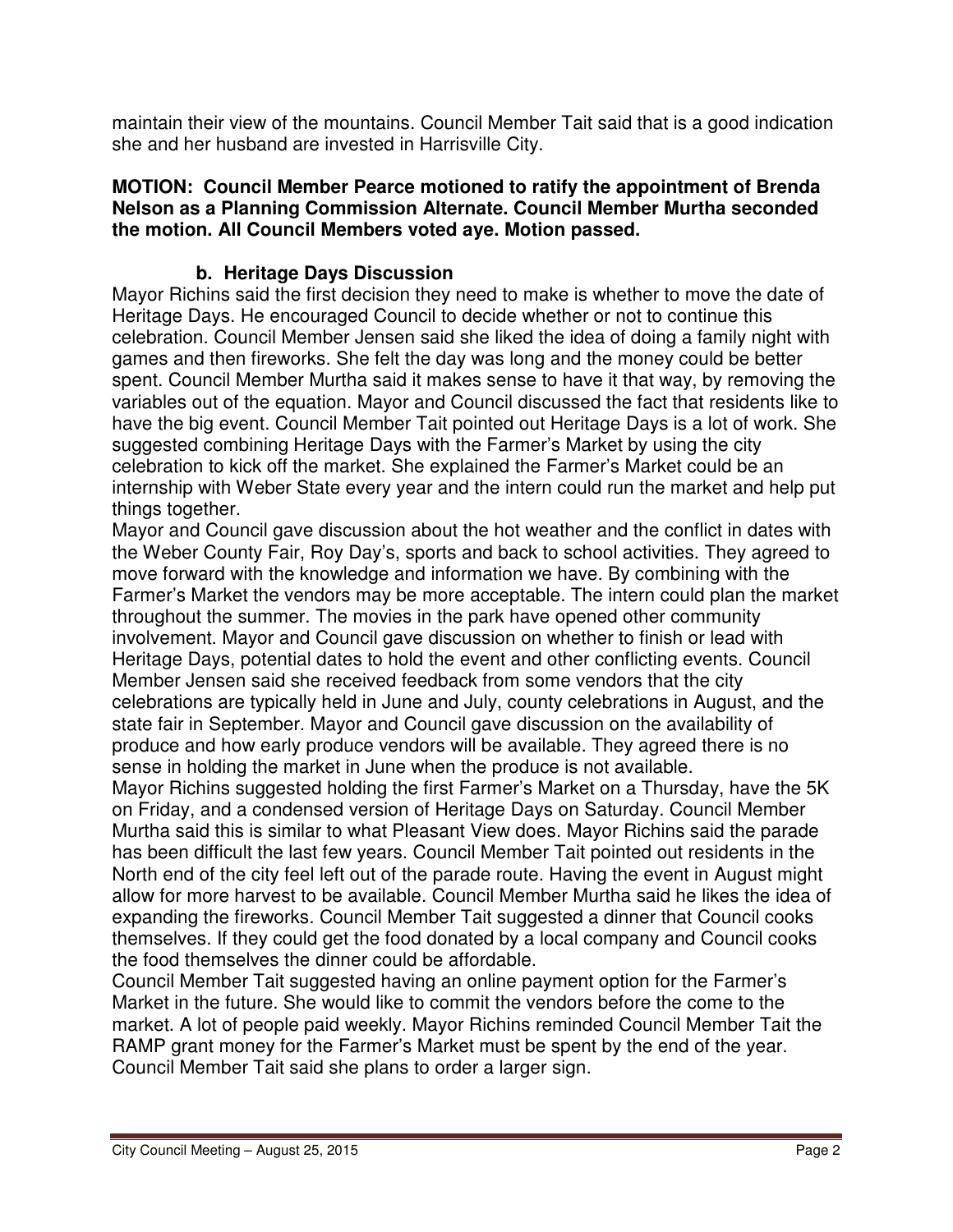Mayor and Council gave discussion as to where the money for Heritage Days was spent. They discussed how a lot of things were done right and they have learned from the other things. Council Member Murtha suggested starting to plan for the next celebration early and standardize the times of things. He said as far as budgeting goes, if you approach the sponsors early in January when they are making plans for the year, they may be willing to sponsor entire events.

Mayor Richins asked Council Member Pearce to be the chair person for Heritage Days 2016 with Council Member Murtha as vice-chair. Council Member Murtha said he would be willing but doesn't know where the election will go.

Mayor and Council agreed this was a good discussion and they will be ready to nail down the dates and start the marketing process shortly.

## **c. Discussion and/or possible action on preparing/updating strategic plan/general plan.**

Mayor Richins suggested tabling this item until Bill Morris can be present. He explained that Bill Morris has a lot of good information regarding the preparation of the General Plan Update.

## **MOTION: Council Member Tait motioned to table the discussion on preparing/updating strategic plan/general plan. Council Member Jensen seconded the motion. All Council Members voted aye. Motion passed.**

Mayor Richins asked Jennie Knight to send out copies of the current general plan to the council members.

# **5. Public Comments - (3 minute maximum)**

Brenda Nelson, 1878 N. 225 W., asked about the new subdivision that is proposed on the planning commission agenda.

Mayor Richins explained this subdivision has received preliminary approval through the city council two weeks ago and is a six lot subdivision which includes extending 1500 North into a cul-de-sac.

# **6. Mayor/Council Follow-Up:**

Mayor Richins said the ribbon cutting ceremony at Greenwood Charter School went well. He thanked Council Member Murtha for attending. It was a wonderful ceremony where the board members children cut the ribbon.

Council Member Jensen said traffic at back to school night was terrible. People were parked up and down Highway 89. Council Member Tait pointed out because of the construction, a lot of the parking lot is still not available. Council Member Murtha explained how difficult it was to pull out of the parking lot with the traffic issues. Council Member Tait said she is anxious for this construction to be completed because they work all day and night. Council Member Murtha suggested approaching UDOT to address the safety concern and possibly consider a reduction in speed limit in this area. Council Member Pearce said it would be wise to reduce the speed limit in this area. Mayor and Council gave a brief discussion on the proposed access on 1100 North, including the access to this school.